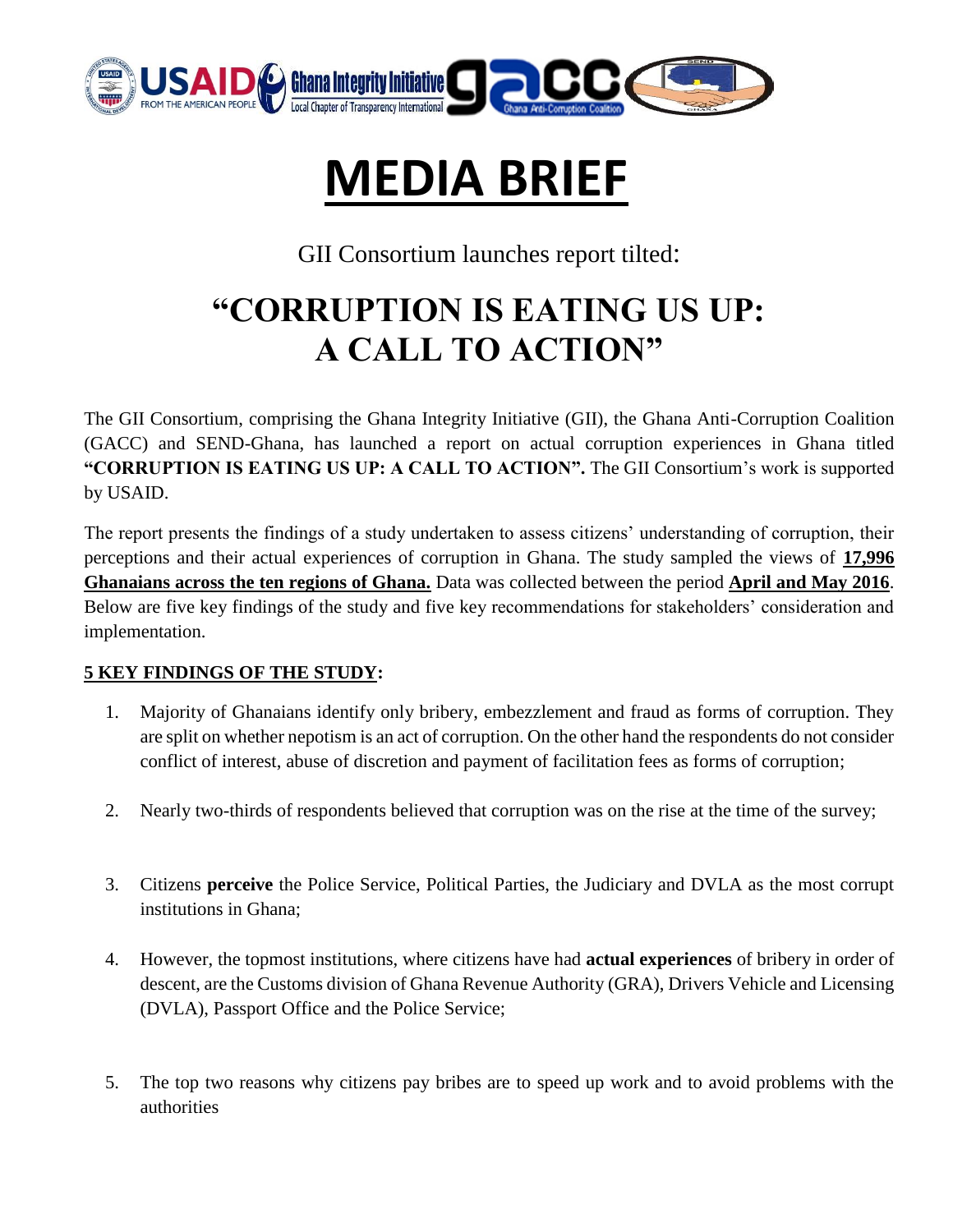

### **5 KEY ACTIONABLE AND TARGETED RECOMMENDATIONS**:

- **1. Central Government:** Provide adequate/appropriate financial resources to the Commission for Human Rights and Administrative Justice (CHRAJ) and the National Commission on Civic Education (NCCE) working in collaboration with Civil Society Organizations (CSOs) to significantly scale up the level of public education/sensitization on the types of corruption, its impact and ways for citizens to engage in denouncing the canker;
- **2. Ghana Education Service & Ministry of Education:** Given the positive correlation between higher levels of education and recognition of different types of wrongdoing as corruption, the Ministry of Education and Ghana Education Service must systematically incorporate anticorruption education as well as ethical norms and standards that influence perceptions of wrongdoing in the curriculum at all levels of education;
- **3. Ghana Revenue Authority, Driver Vehicle and Licensing Authority, Passport Office and Ghana Police Service:** Scale up significantly and increase visibility of all measures instituted to address corruption citizens encounter in their interaction with officials of their institutions;
- **4. Development partners:** Support the implementation of the National Anti-Corruption Action Plan and play a role in exerting reasonable pressure on policy makers and public institutions in general to ensure that legal gaps eg: *(anti-corruption legislation gaps identified by the GII Consortium)* that impede the fight against corruption are promptly addressed and that corruption offences – from petty bribery to grand corruption are duly investigated, prosecuted and sanctioned;
- **5. Civil Society Organizations including Media and Religious bodies:** CSOs including media must play a fundamental role in holding public officers to account and informing and educating the greater public of the ways in which public resources are managed. CSO and media must become even more vigilant and outspoken in exposing corruption and showcasing impactful ways of resisting corruption. Religious bodies too must engage in large scale public education on the negative effects of corruption on society.

**SIGNED GII, GACC and SEND-GHANA March 8, 2017**

###

#### **ABOUT THE GII CONSORTUIM**

The Ghana Integrity Initiative (GII) Consortium comprising GII, Ghana Anti-Corruption Coalition (GACC) and SEND Ghana is implementing the **Accountable Democratic Institutions and Systems Strengthening (ADISS) Activity.** ADISS is a fouryear activity funded by USAID over the period (September 2014 to September 2018). The goal of ADISS is to increase government accountability in Ghana. Specifically, ADISS's purpose is to renew and build upon on-going anti-corruption efforts and increase the capacities of anti-corruption Civil Society Organizations (CSOs) to motivate citizens to apply pressure on policy makers and institutions with the aim of reducing corruption in Ghana. ADISS is being implemented in fifty (50) Districts across the ten regions of Ghana.